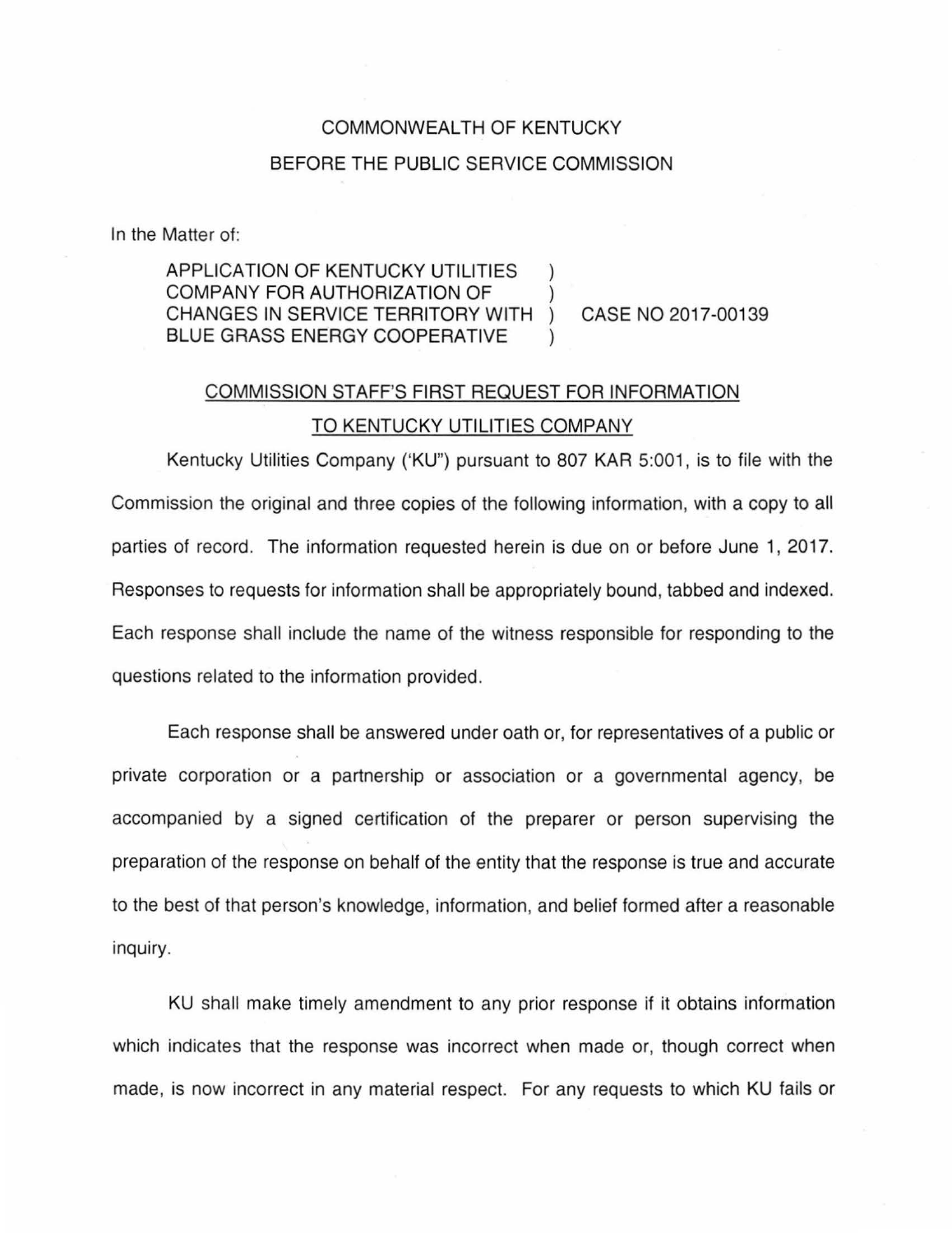refuses to furnish all or part of the requested information, it shall provide a written explanation of the specific grounds for its failure to completely and precisely respond.

Careful attention should be given to copied material to ensure that it is legible. When the requested information has been previously provided in this proceeding in the requested format, reference may be made to the specific location of that information in responding to this request. When applicable, the requested information shall be separately provided for total company operations and jurisdictional operations. When filing a paper containing personal information, KU shall, in accordance with 807 KAR 5:001, Section 4(10), encrypt or redact the paper so that personal information cannot be read.

1. Explain why the boundary change is being requested.

2. KU states in the application, page 2, paragraph 4, that it will "continue to serve the Wells' property and will provide new service to the Redmon property." Provide a copy of the written agreement under which KU is currently providing service to the Wells' property, and if no such written agreement exists, an explanation as to why KU is currently providing service to the property.

3. KU submitted two maps with its application, a large map which indicates that it is a territorial map reconfirmed by the parties in 1982, and a smaller map titled "Drawing name: Redmon" in the lower right corner. Provide a more detailed explanation as to what the smaller of the two maps represents in relation to the larger one.

-2- Case No. 2017-00139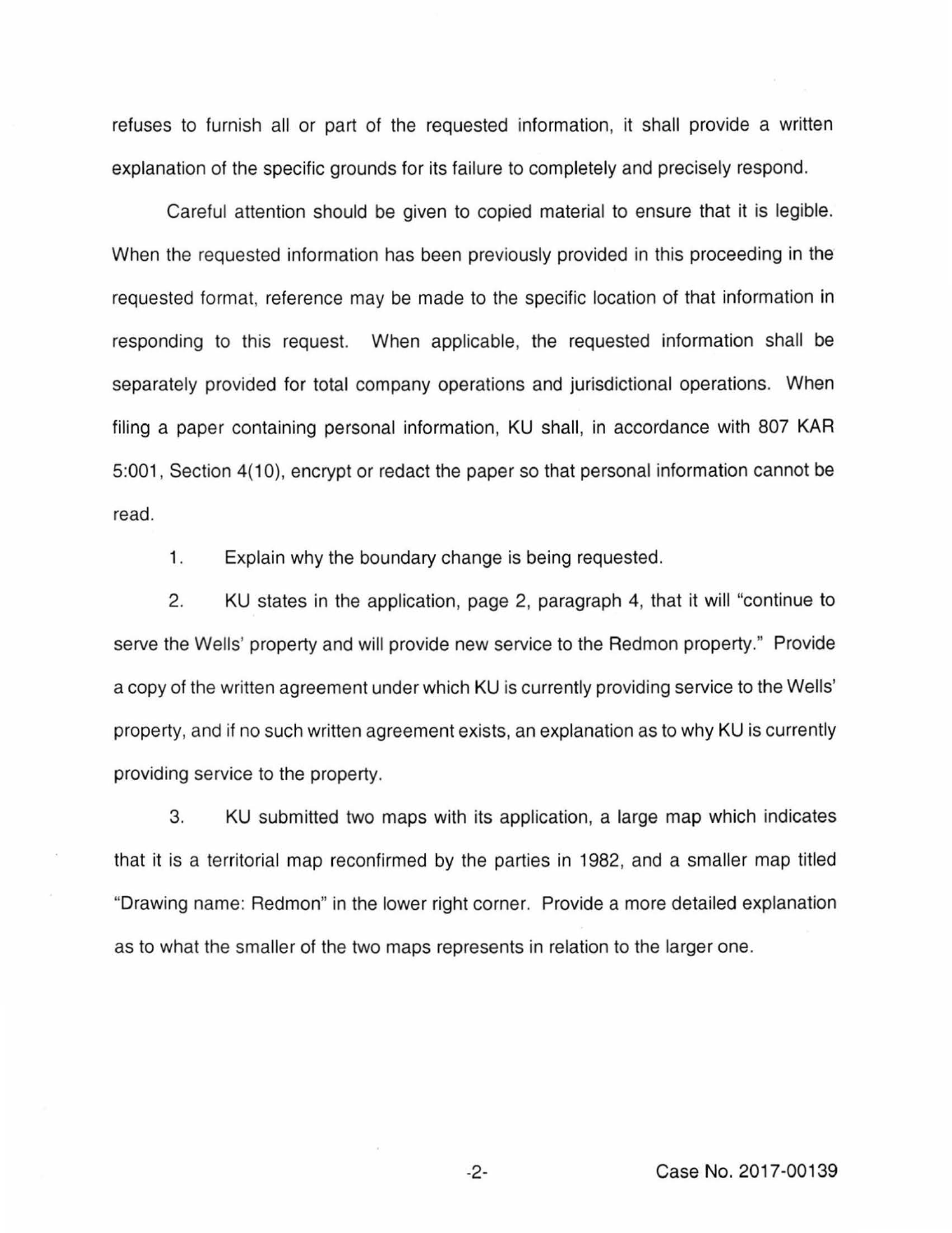Arline R. Matheus

Executive Director Public Service Commission P.O. Box 615 Frankfort, Kentucky 40601

# DATED **MAY 0** ~ **<sup>2017</sup>**

cc: Parties of Record

Case No. 2017-00139